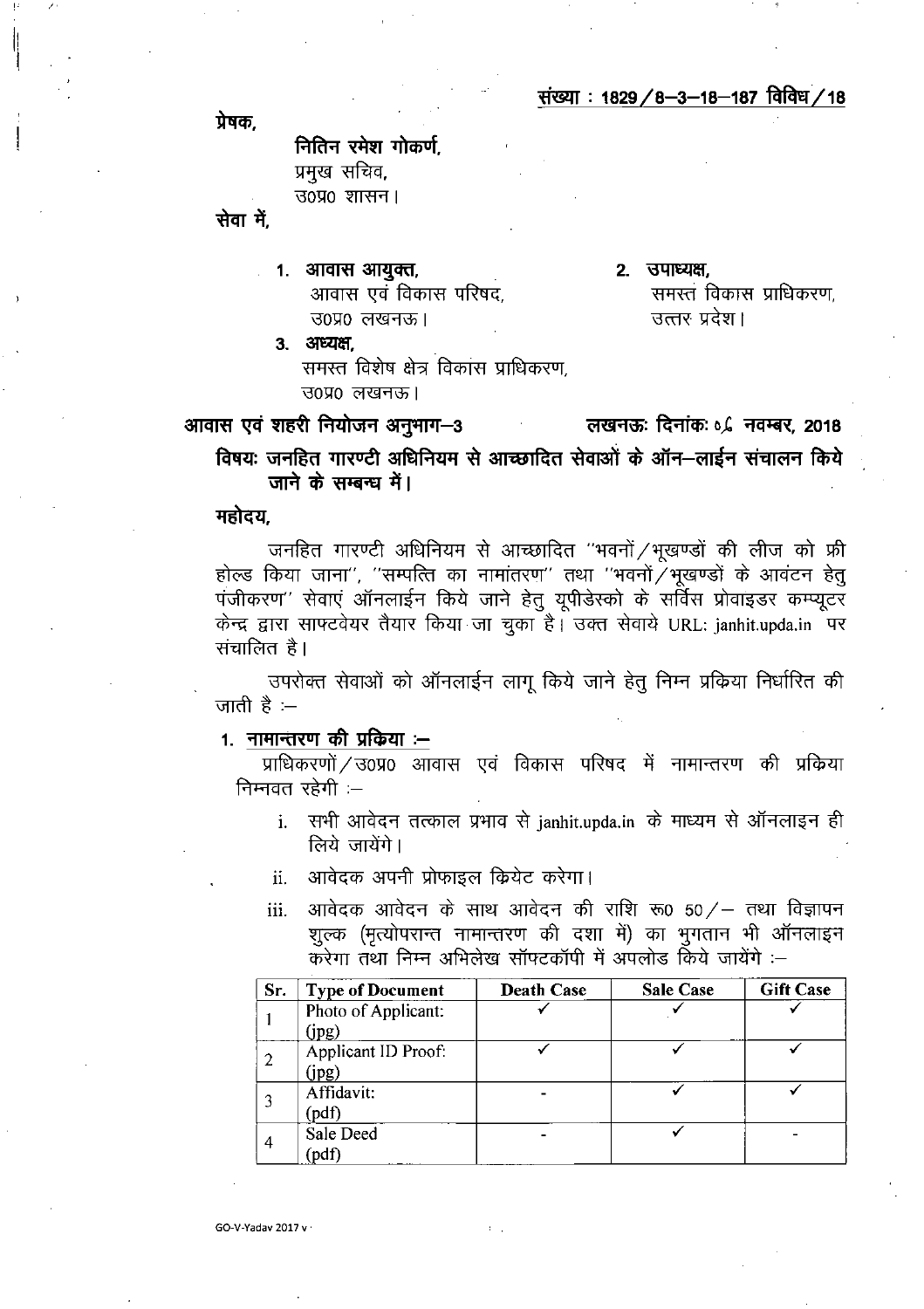|                | <b>Succession Certificate:</b><br>(Pdf)             |        |        |        |
|----------------|-----------------------------------------------------|--------|--------|--------|
| 6 <sup>1</sup> | Death Certificate:<br>(gif, png, jpg, jpeg,<br>pdf) |        |        |        |
|                | Registered Will:<br>(gif, png, jpg, jpeg,<br>pdf)   | If any |        |        |
| 8              | Gift Deed:<br>(gif, png, jpg, jpeg,<br>pdf)         |        |        |        |
| 9              | Power of Attorney:<br>(gif, png, jpg, jpeg,<br>pdf) | If any | If any | If any |

नोडल ऑफिसर द्वारा आवेदन के अनुसार सम्बन्धित को आवेदन पत्र iv. ऑनलाइन ही आगे भेजे जायेंगे।

सम्बन्धित पटल स्टाफ द्वारा आवश्यक होने पर स्थल आदि की जॉच के  $\bar{\mathbf{v}}$ . लिए सम्बन्धित जे0ई0 को ऑनलाइन प्रेषित की जायेगी तथा जॉच उपरान्त जे0ई0 द्वारा जॉच रिपोर्ट ऑनलाइन 48 कार्य घण्टों के अन्तर्गत अपलोड कर दी जायेगी, जिससे की सम्बन्धित पटल स्टाफ जॉच रिपोर्ट के आधार पर अग्रिम कार्यवाही कर सके।

सम्बन्धित पटल स्टाफ द्वारा नामांतरण शुल्क की गणना कर आवेदक  $\mathbf{vi}$ . को सूचित किया जायेगा।

नामांकन शुल्क तथा विज्ञापन शुल्क आदि की गणना निम्न प्रकार की जायेगी $-$ 

## (अ) विज्ञापन शूल्क :--

अखबार में विज्ञापन के प्रकाशन हेतू शुल्क सभी अभिकरणों के उपाध्यक्ष / आवास आयुक्त द्वारा पूर्व से ही निर्धारित किया जायेगा जो कम से कम एक वर्ष के लिए स्थायी रहेगा।

विज्ञापन का प्रकाशन सिर्फ मृत्यू उपरान्त नामान्तरण की दशा में ही किया जायेगा तथा विज्ञापन अभिकरण द्वारा अपने ही स्तर से प्रकाशित किये जायेंगे। सम्बन्धित पटल स्टाफ विज्ञापन का प्रारूप बनाकर सक्षम अधिकारी को स्वीकृति हेतू प्रेषित करेंगे तत्पश्चात विज्ञापन प्रकाशित कराया जायेगा।

### (ब) नामान्तरण शुल्क :-

स्टाम्प शुल्क जिस मूल्य पर लिया जाता है उस मूल्य का 1 प्रतिशत लिया जायेगा।

# (स) <u>विलम्ब शुल्क :--</u>

नामान्तरण के समय कोई भी विलम्ब शुल्क देय नहीं होगा।

आवेदक द्वारा सभी फीस ऑनलाइन जमा कराई जायेगी। vii.

आवेदक द्वारा फीस जमा कराने के उपरान्त सम्बन्धित अधिकारी को viii. अप्रूवल के लिए प्रेषित की जायेगी।

-2-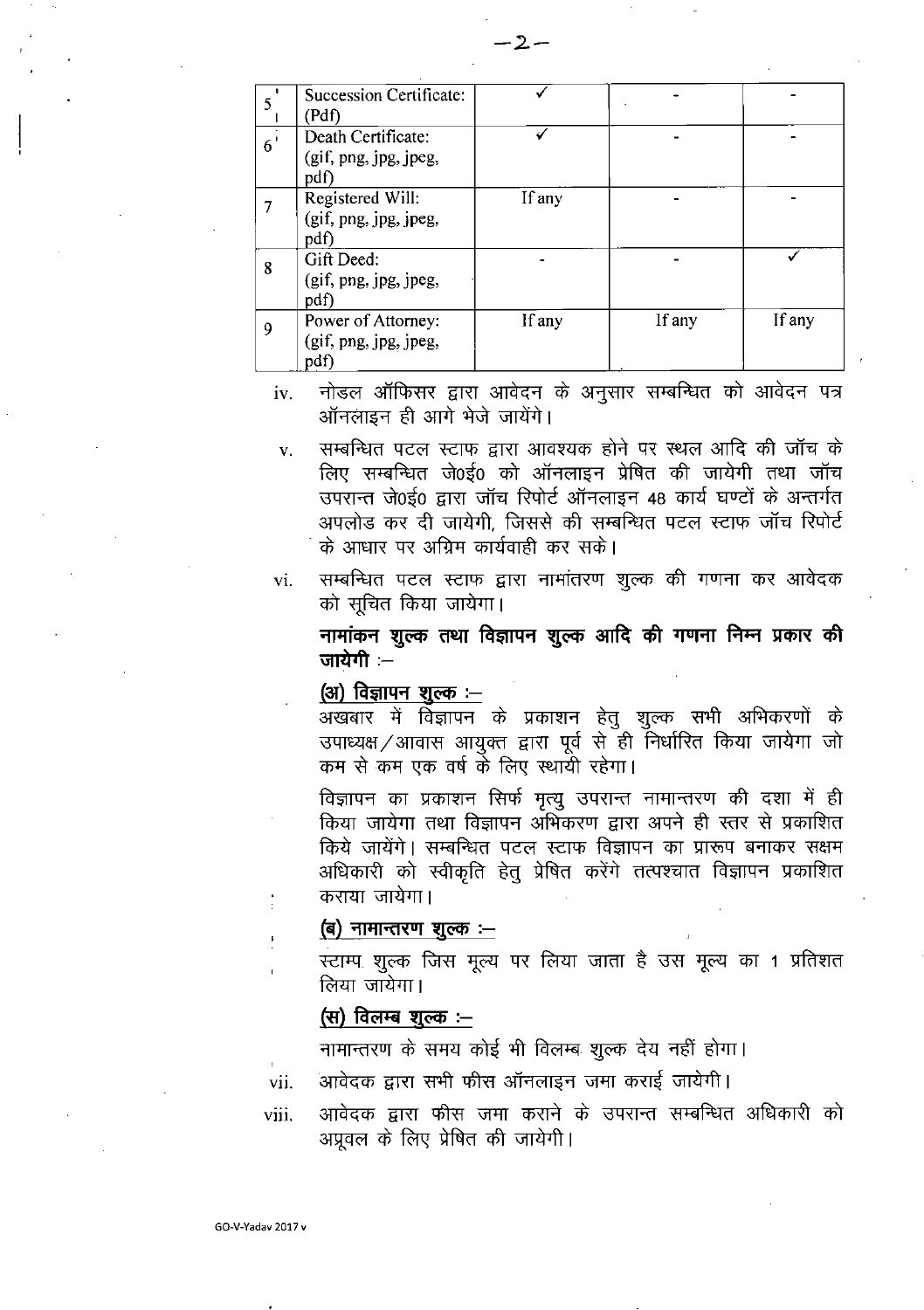- तत्पश्चात सक्षम अधिकारी द्वारा आवेदन का निस्तारण ऑनलाइन ही  $ix.$ किया जायेगा।
- नामान्तरण के निस्तारण हेतु अधिक्तम 60 दिवस की अवधि का समय  $\mathbf{x}$ . निर्धारित है।
- आवेदक Mutation Certificate ऑनलाइन Download कर सकेगा। xi.
- 2. विकास प्राधिकरणों ⁄ आवास एवं विकास परिषद की योजनाओं ਸੇਂ भवनों / भू-खण्ड हेतू पंजीकरण की प्रकिया :-

भवन ⁄ भूखण्ड के पंजीकरण हेतू सभी प्रकार के आवेदन आनलाईन ही  $(i)$ प्राप्त किये जायेंगे। प्राधिकरणों / आवास एवं विकास परिषद द्वारा पंजीकरण हेतू योजनाएं ऑनलाइन ही खोली जायेंगी।

विभिन्न श्रेणी की सम्पत्तियों हेतू पंजीकरण के लिए सम्पत्ति के विभाग  $(ii)$ द्वारा निर्धारित "बयाना धनराशि" (Registration Amount) आवेदक को आनलाईन जमा करनी होगी तभी आवेदन पूर्ण माना जायेगा।

पंजीकरण का प्रार्थना-पत्र सब्मिट होने के 48 घण्टे के भीतर आवास  $(iii)$ विकास परिषद /विकास प्राधिकरण के सक्षम अधिकारी द्वारा जाँचोपरान्त आवेदक की अर्हता स्वीकृत /अस्वीकृत की जायेगी और स्वतः **एस.एम.एस.** द्वारा आवेदक को सूचना प्राप्त हो जायेगी।

समस्त विकास प्राधिकरण ⁄आवास एवं विकास परिषद लाटरी के  $(iv)$ परिणाम ऑनलाईन सॉफ्टवेयर द्वारा अंकित करेंगे।

आवेदक द्वारा पंजीकरण हेतू निम्न अभिलेख सॉफ्टकॉपी में जमा किये जायेंगे $-$ 

- 1- Photo of Applicant
- 2- Copy of Aadhar Card
- 3- PAN Card
- 4- Scanned Signature
- 5- Income Proof
- 6- Reserved Category Certificate

#### प्राधिकरणों ⁄ आवास एवं विकास परिषद की योजनाओं ३. विकास में भुखण्डों / भवनों के फ्री–होल्ड हेतु प्रकिया।

ऐसें सभी आवेदन ऑनलाइन व्यवस्था के अन्तर्गत कम्प्यूटर द्वारा ही प्राप्त  $(i)$ किये जायेंगे।

प्रत्येक ऑनलाइन आवेदन के साथ आवेदनकर्ता द्वारा रू 2500/—  $(ii)$ प्रोसेसिंग फीस भी ऑनलाइन जमा की जायेगी। आवेदन प्राप्त होने के पश्चात आवेदक को फ़ी–होल्ड चार्ज जमा कराने के लिए कम्प्यूटर के माध्यम से ही अवगत कराया जायेगा तत्पश्चात, मॉंगी गई फ्री होल्ड चार्ज की धनराशि आवेदक द्वारा ऑनलाइन ही जमा की जायेगी। यदि पूर्व में लीज रेण्ट का पूर्ण भुगतान नहीं किया है तो अवशेष लीज रेण्ट भी आवेदक द्वारा ऑनलाइन ही जमा कराया जायेगा।

उक्त प्रकार के प्रकरणों के निस्तारण हेतू 15 दिन की समय सीमा निर्धारित है। उक्त तिथि के भीतर आवेदक को फ्री होल्ड आवेदन के निस्तारण की सूचना दी जायेगी। स्वीकृति की दशा में लगने वाला स्टैम्प वैल्यू भी सूचित की जायेगी।

GO-V-Yadav 2017 v